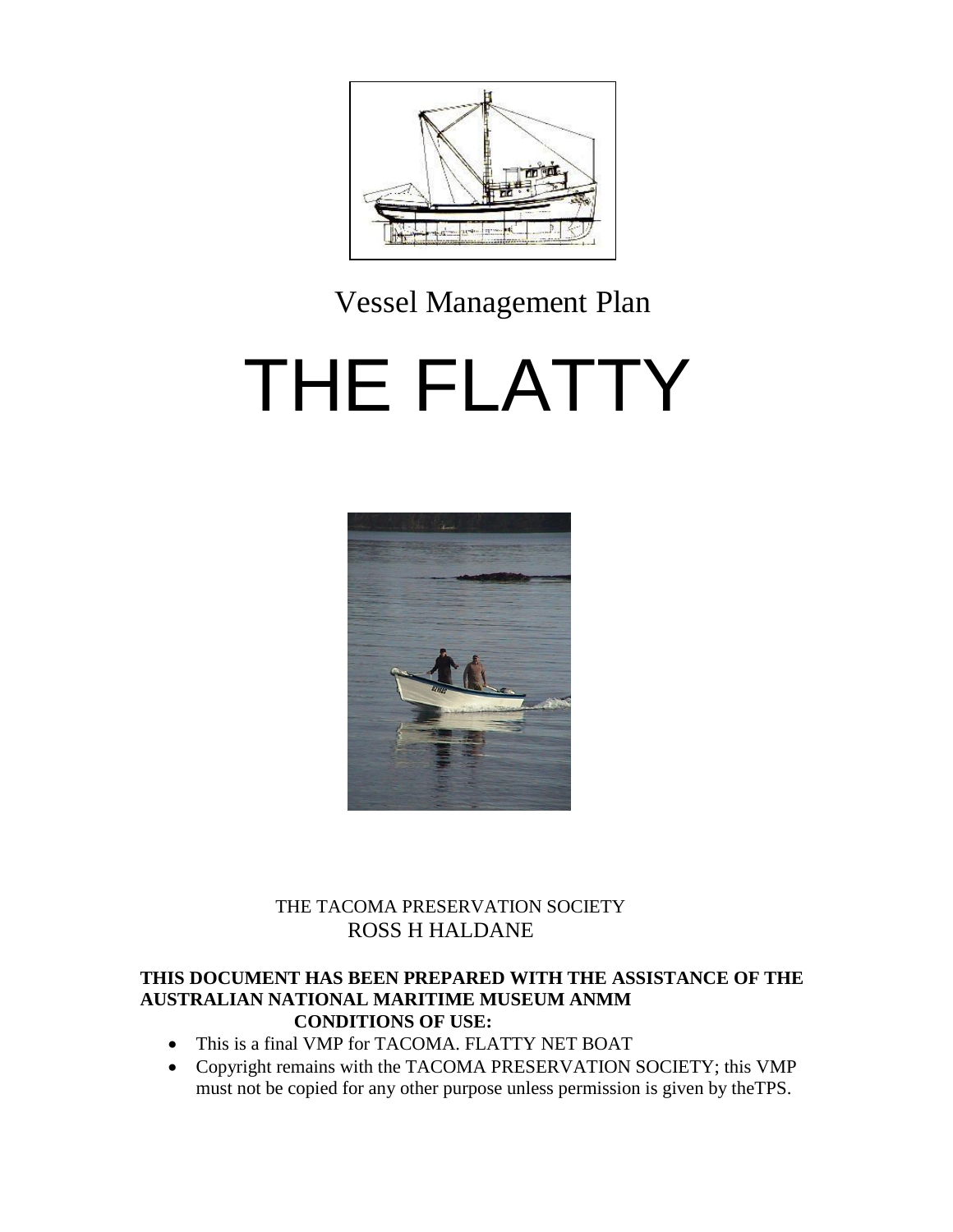#### **Summary of VMP recommendations**

#### *1.1 Introduction*

The FLATTY Vessel Management Plan (VMP) outlines procedures, summarizes tasks and makes recommendations to ensure that the integrity of FLATTY is maintained as to both its configuration and interpretation, and that it remains structurally sound, weather resistant and watertight. The VMP determines the need for *TACOMA* FLATTY to be dry housed, operational and available to support, activities associated with the MV TACOMA

The FLATTY VMP is developed within the framework of the Barcelona Charter. 2002. The FLATTYT VMP has been developed with assistance and advice from the Australian National Maritime Museum.

Updated and detailed operational procedures on-water management is under the direction of the elected committee of the Tacoma Preservation Society.

#### *Summary of recommendations*

The FLATTY *Vessel* Management Plan recommends that:

- THE FLATTY configured to represent the 1960'S Australian Salmon industry, and the live bait tuna fishery following full research.
- The FLATTY form part of the MV TACOMA display
- *THE* FLATTY be outfitted with props and equipment to interpret it as a working Salmon/pilchard netting vessel of the 1960's
- The stages of FLATTY working life documented
- Oral histories be made with previous crew of the *MFV TACOMA* and the **FLATTY**
- A photographic history of FLATTY and the associated salmon /tuna era be developed,
- The existence and location of all documentation associated with **FLATTY** historical, archival, and documentation associated with the condition and operation of the vessel - is to be documented in the database.
- All artifacts associated with the FLATTY to be housed in an onshore facility such a facility to be developed as budget allocations allow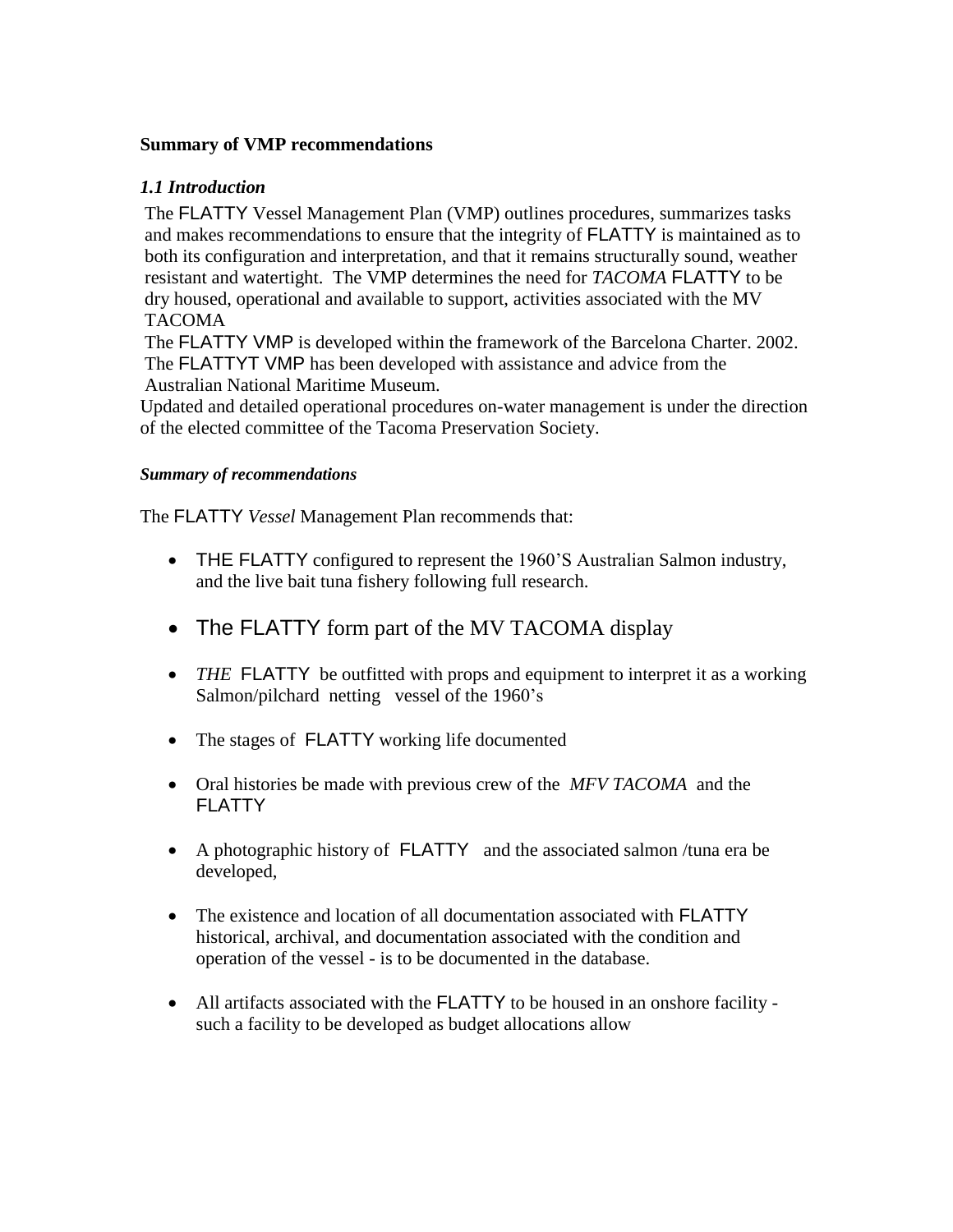• The FLATTY be assessed and cleaned regularly in accordance with schedules outlined in this document and the Tacoma Preservation Society committee's project plans

PART A THE VESSEL, ITS SIGNIFICANCE & HOW IT WILL BE CONSERVED

# **Section 1 Introduction**

#### *1.1 Review of significance including comparative craft*

*MFV TACOMA* FLATTY was the a purpose built vessel using the NORTH WEST PACIFIC SURF BOAT as its design type. This class of boat was easy to build and light to handle and stored well onboard.

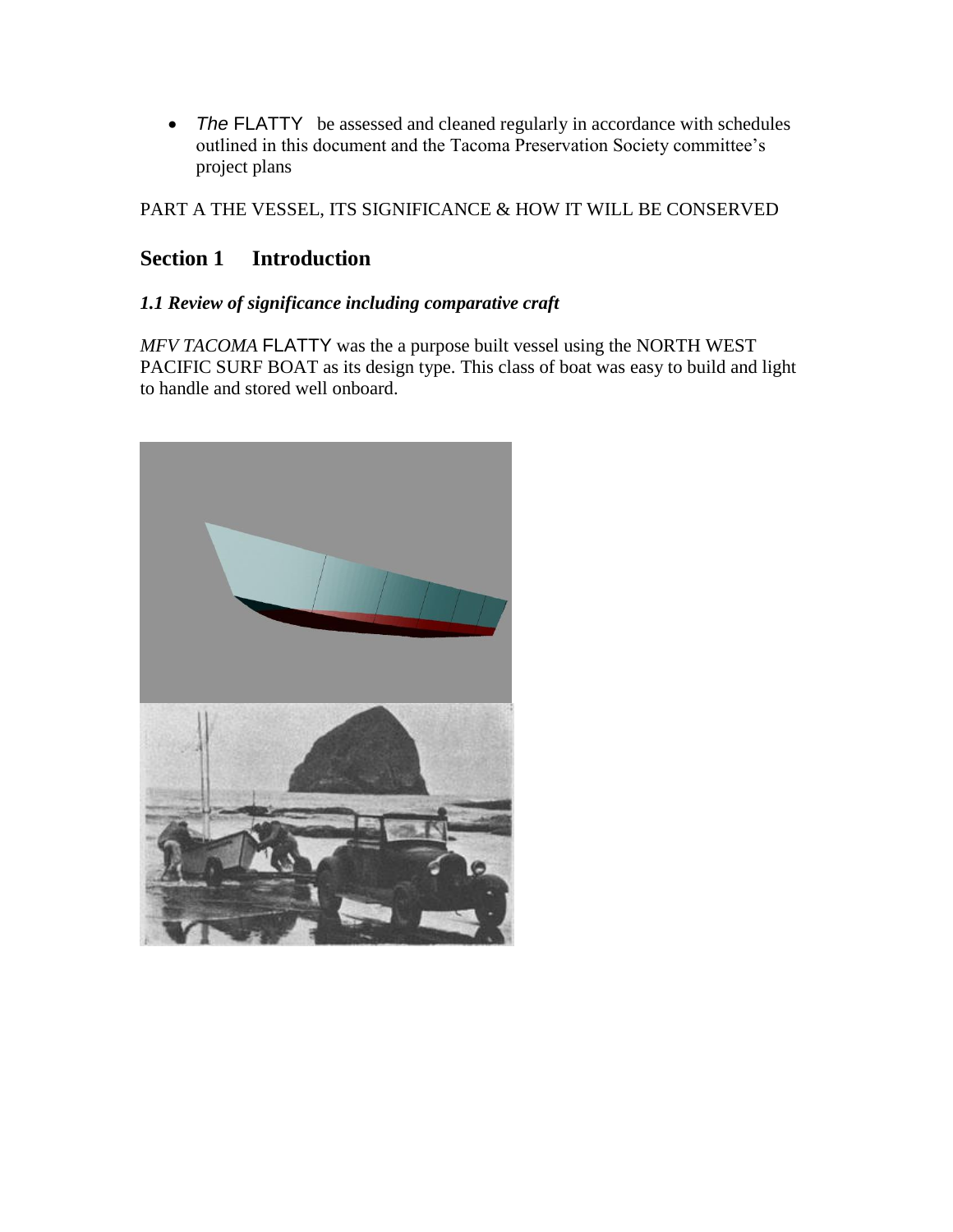

# **Background to the dory**

With its smooth sandy beach, the town of Pacific City, on the coast of Oregon's Tillamook County, is home for a unique group of boats. The Pacific City dory fleet has a proud history spanning more than 100 years. In the natural shelter of Cape Kiwanda, the fleet lives on today as one of the historical fishing fleets of the world. The flat-bottomed dories launch through the surf headed for the waters of the Pacific. At day's end they surf the waves back to shore and slide onto the beach. Through the challenges of ocean fishing, government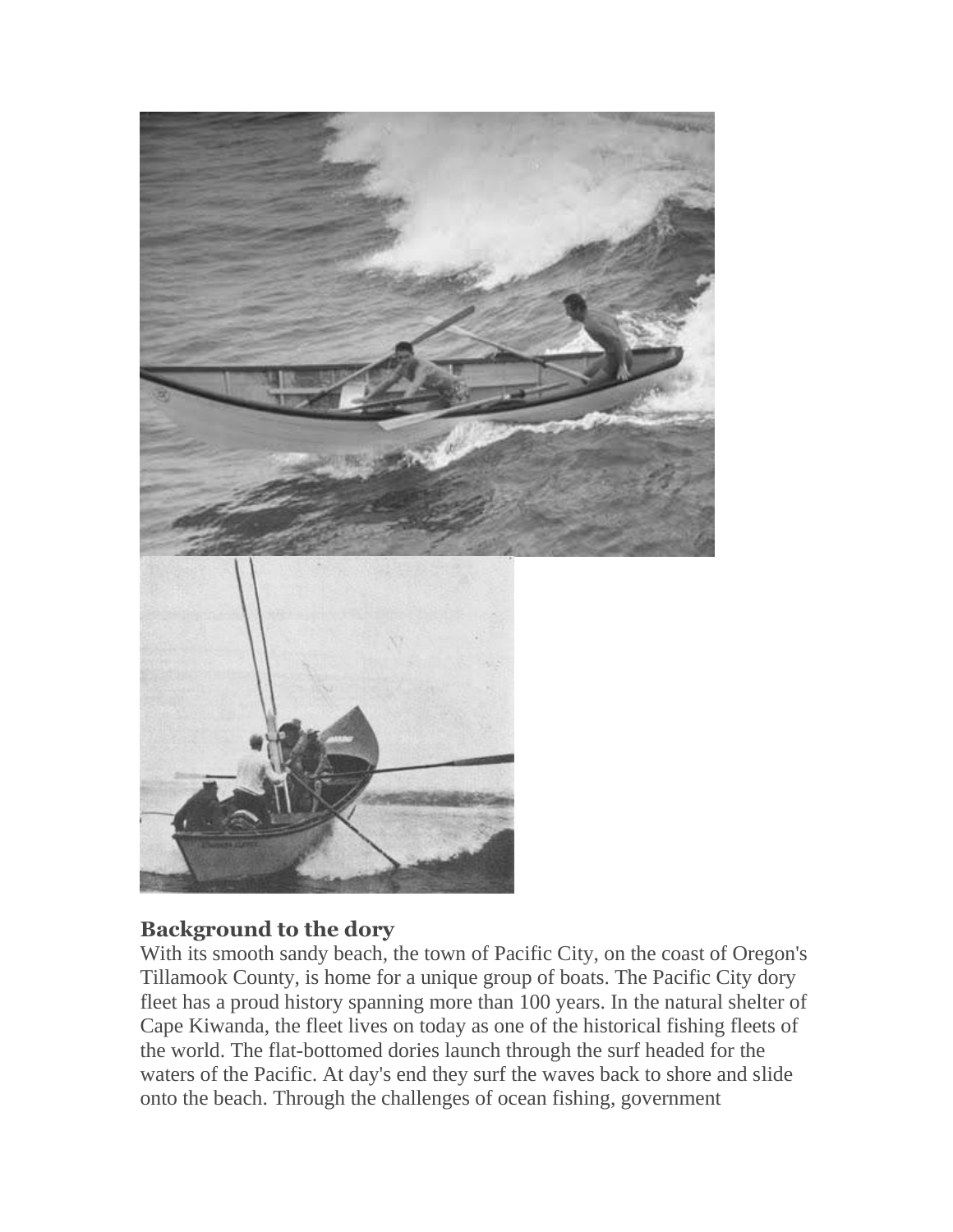restrictions, international fishing competition, and most recently, the influx of civilization, the dedicated fishermen have held on to tradition.

. It was one of four flatty skiff type boats built by the Haldane brothers to act as a net boat for live baiting of tuna bait using a light at night and salmon fishing on surf beaches. It is an excellent example of Australian ingenuity and adaptation adapting North West surf boat. Surf boats had developed from fishing boats in surf conditions was not a new concept. Fishermen had long used types of craft with a oar on the east coast of the USA. The flatty was built to meet the need of a light versatile vessel that could be handled in rolling conditions. The previous two flatties skiffs had been too heavy. Its long survival is in part due to the original material and building methods employed, and also because of its retention of ownership in one fishing family. It ceases use in 1968 and was dry stored for the next 35 years

Flatty design was chosen because it enabled three to four men to set the net in moderate surf conditions plus serve as a tuna bait net boat again rowed to reduce sound when netting at night.

*Tacoma's* flatty principal significance is that it was the vessel that having been modified from its original purpose was able to successful net Australian salmon on surf beaches of South Australian and live bait for tuna fishing until its retirement in 1968 it was one of 7 tenders that were used by Tacoma over its 60 year fishing career and one of three known to remaining.

*MFV TACOMA* FLATTY is the only example of a 1960 NET BOAT that is within a collection in Australia,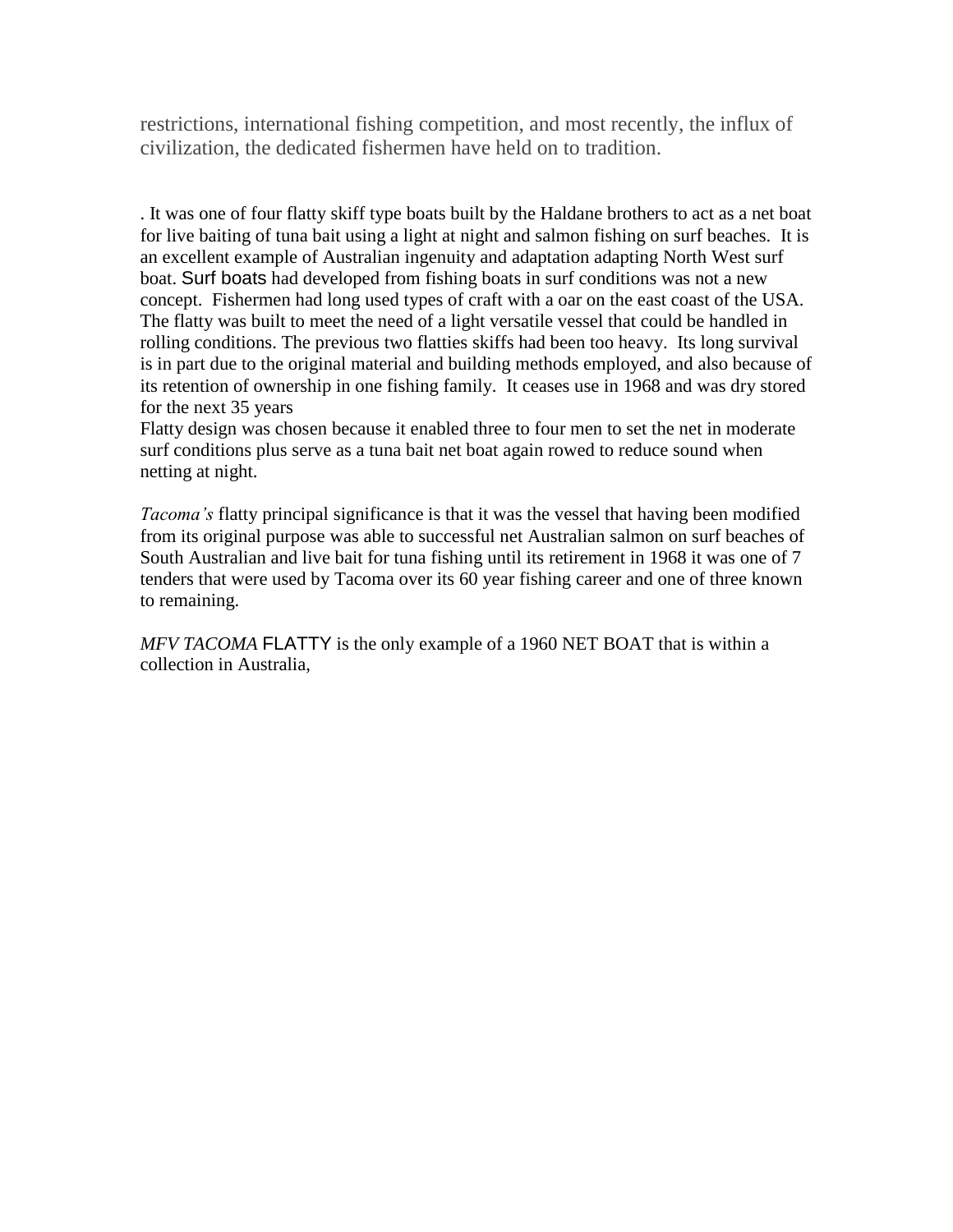

#### *1.3 Background*

*MFV TACOMA* FLATTY was owned by the Haldane families. She was decommissioned by the family in1968 and remained in dry storage until 2001 when it underwent a restoration program by Robin Haldane an original crew member of the Tacoma ,FLATTY

As a moving, floating vessel, the Tacoma FLATTY attracted the interest of like-minded volunteers and resulted in the development of this VMP. The vessel has been maintained in a watertight, condition. And dry stored used on for display and outing

Although *MFV TACOMA'FLATTY* physical condition and configuration have been maintained at a very satisfactory level, the greatest need is to outfit it and to expand knowledge of the details of its working life, for the purpose of educational, tourism and other interpretation programs.

This plan is current for a 3-5 year period during which further research should be conducted on the changes to the vessel over its life. This will inform the review of the VMP in five years' time.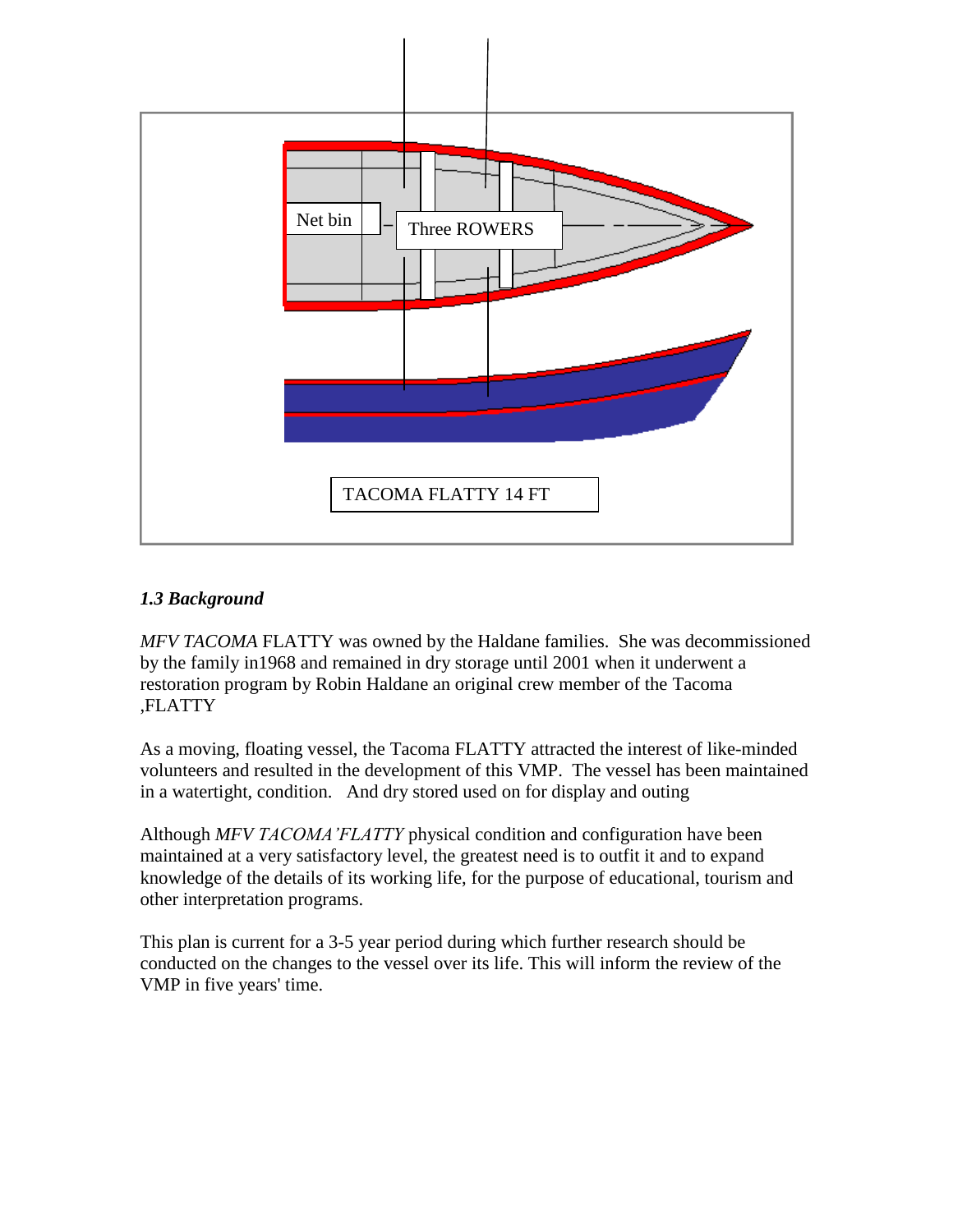#### *1.4 Current condition*

*MFV TACOMA* FLATTY is in MODERATE physical condition its working life has taken its toll with heavy nets and being lifted aboard in rolling conditions . it has sustained several falls in its life as deck lashing have given way.*. TACOMA* FLATTY housed in on board the back deck of TACOMA. Good long-term maintenance has ensured that the topsides have remained in fair condition.

#### *1.5 Preservation philosophy*

The aim is to maintain the original material and character of the vessel. The Preservation Society group has materials, equipment and tools to maintain *MFV TACOMA* FLATTY in its present condition within a five-year budget framework.

#### *1.6 Interpretation philosophy*

It is recommended that *MFV TACOMA* FLATTY be maintained in its present configuration, in a structurally sound, weather-resistant and watertight condition. This will ensure that a good baseline is maintained if future changes are made to the vessel. It will also allow the overall integrity of the *MFV TACOMA* FLATTY to be preserved. Further information is needed about the original construction and changes that have been made throughout the life of the vessel. The forward section of the vessel remains almost in original condition, while the aft containing the original net bin area has undergone damage this repair work may need to be undertaken in the short term.

# **Section 2 Vessel Description**

#### *2.1 Vessel description*

*The FLATTY was built* 1960 by the Haldane brothers for use in netting Australian salmon off surf beaches. and live bait for tuna fishing

The vessel is 14 ft long. It is chine hull, using marine ply and maranti frames see plan

2.2 Design it is unknown , the plans were taken off existing plans see Fishing Boats of the World 2 boat types page 606 . modified to adapt to the new usage the original design was 20 ft and the aft 6ft have been removed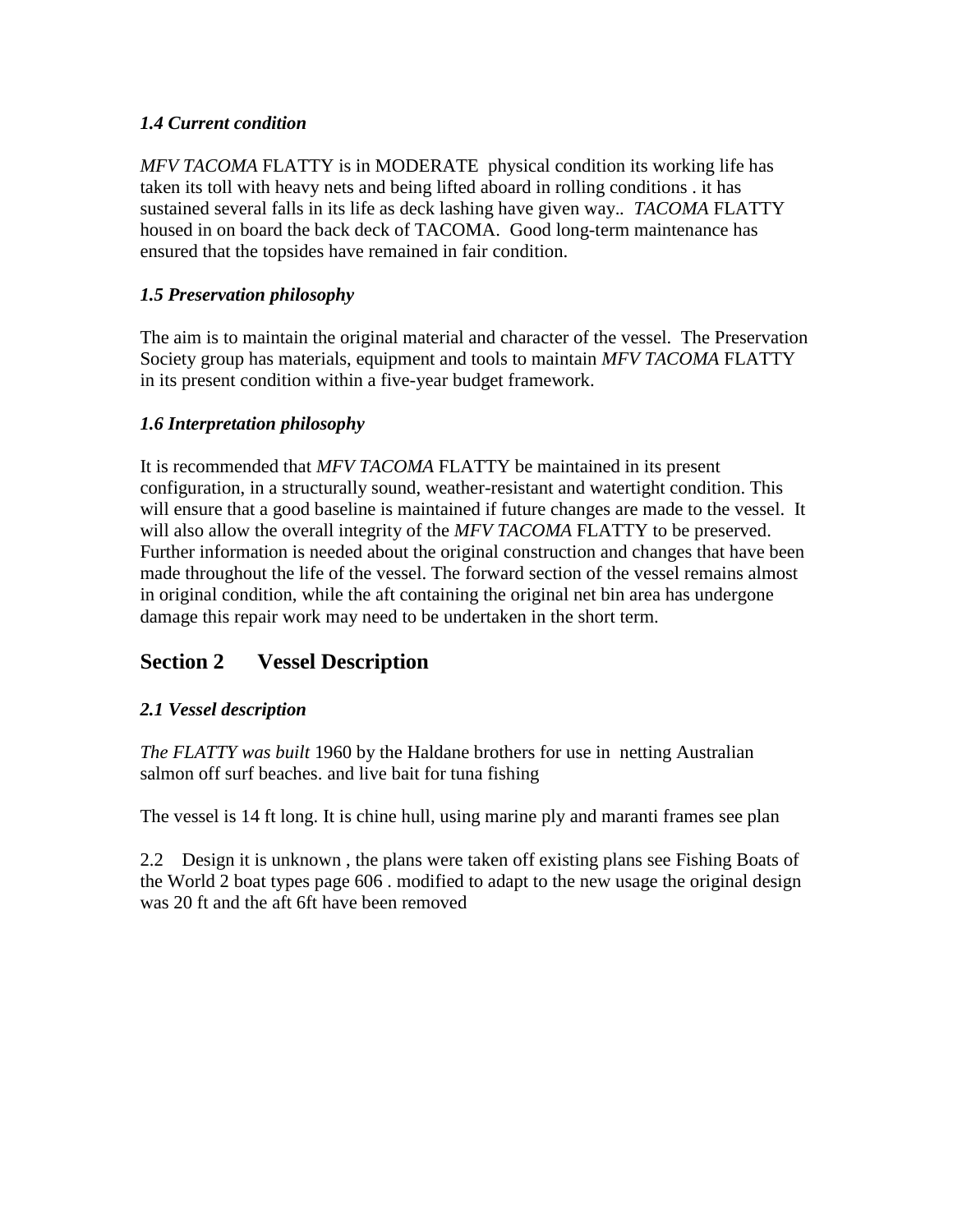



# *Oregon surf trolling boat 20 ft*

- 2.3 Construction marine ply maranti frames
- 2.4 Ownership & Use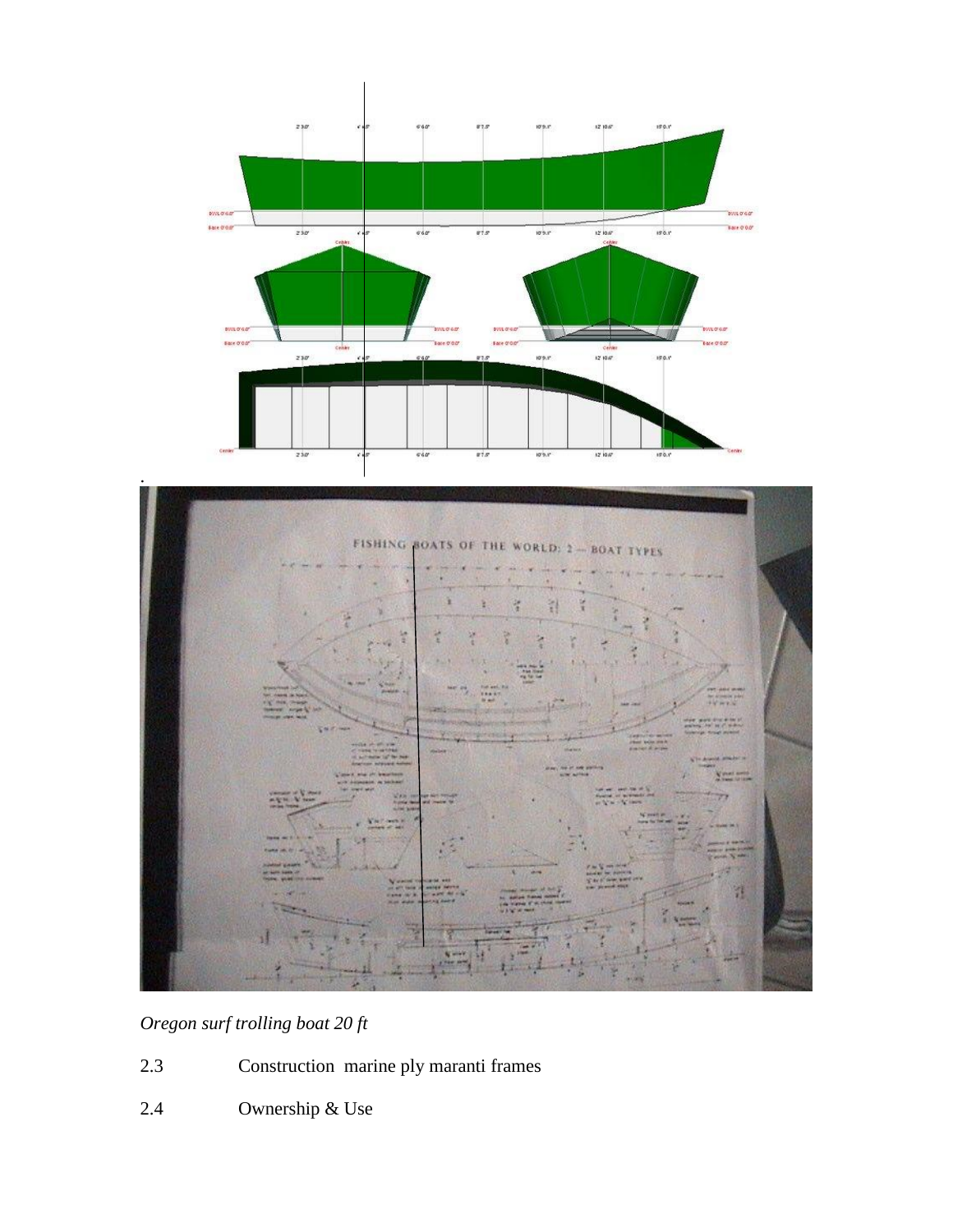The FLATTY has been in the ownership of the Haldane family The FLATTY operated from the surf beaches along the South Australian coast



*FLATTY CURRENT CONFIGERATION 20 HP MOTOR*



*FLATTY STORED ON BOARD TUNA FISHING*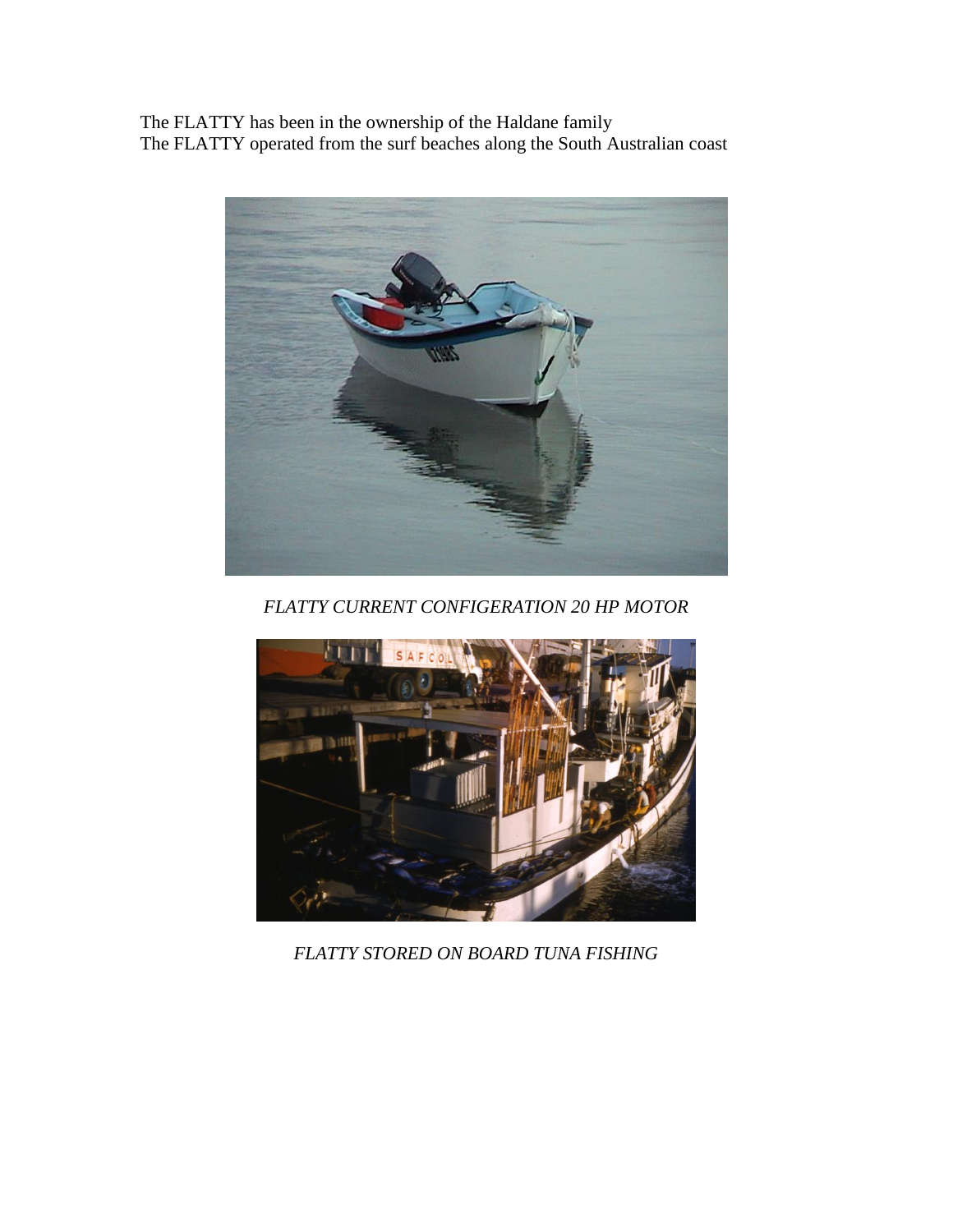

*Photo 10 Deck load HEAD height to free up deck.*

It was transported as deck cargo . It was thereafter an integral part of the Australian salmon fishing operation, catching an estimated 1600 t of fish. The FLATTY operations were as detailed.

A school of fish was spotted from the crows nest or by an onshore party which had been stationed on high ground, using either walky talky or flag signals. The beach group would join the party of rowers that had come ashore. The shoal of fish usually traveled along a beach and the boat and net started to shoot-set out through the surf at right angles. The three rowers without a sweep would row until they reached a set colored floats on the net then turn and travel along the beach again until set lengths of the net were reached. The boat then returned through the surf to the beach where the net was then pulled in until the bag could be secured. Once this was completed the net was closed to herd the fish into the bag. The bag was then closed and then either rowed out to the boat or a line from the boat secured and the bag winched to the boat. The fish were then brailed into the boat

Up to ………70 T…….. were caught using this beach seine method.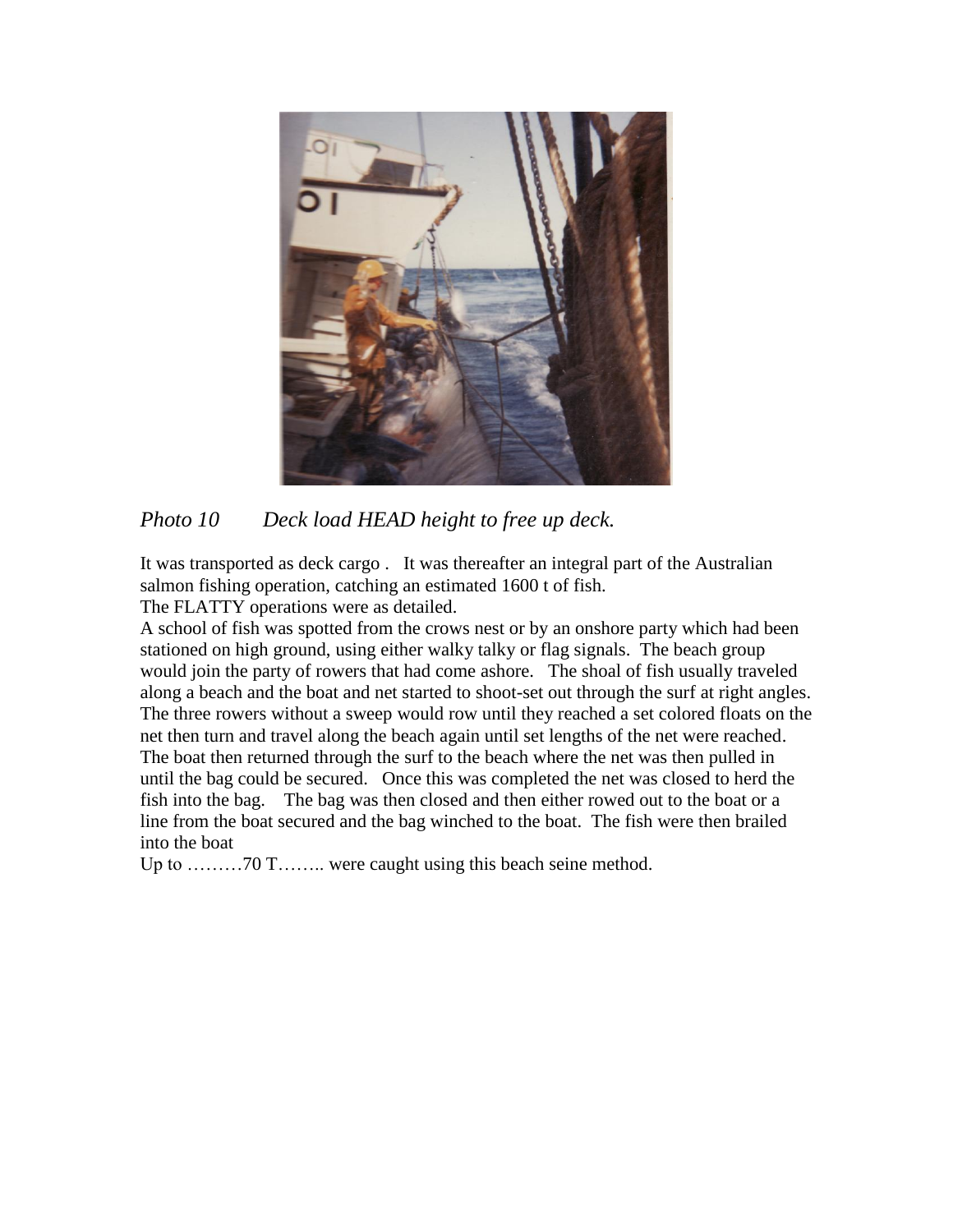

Setting the net though surf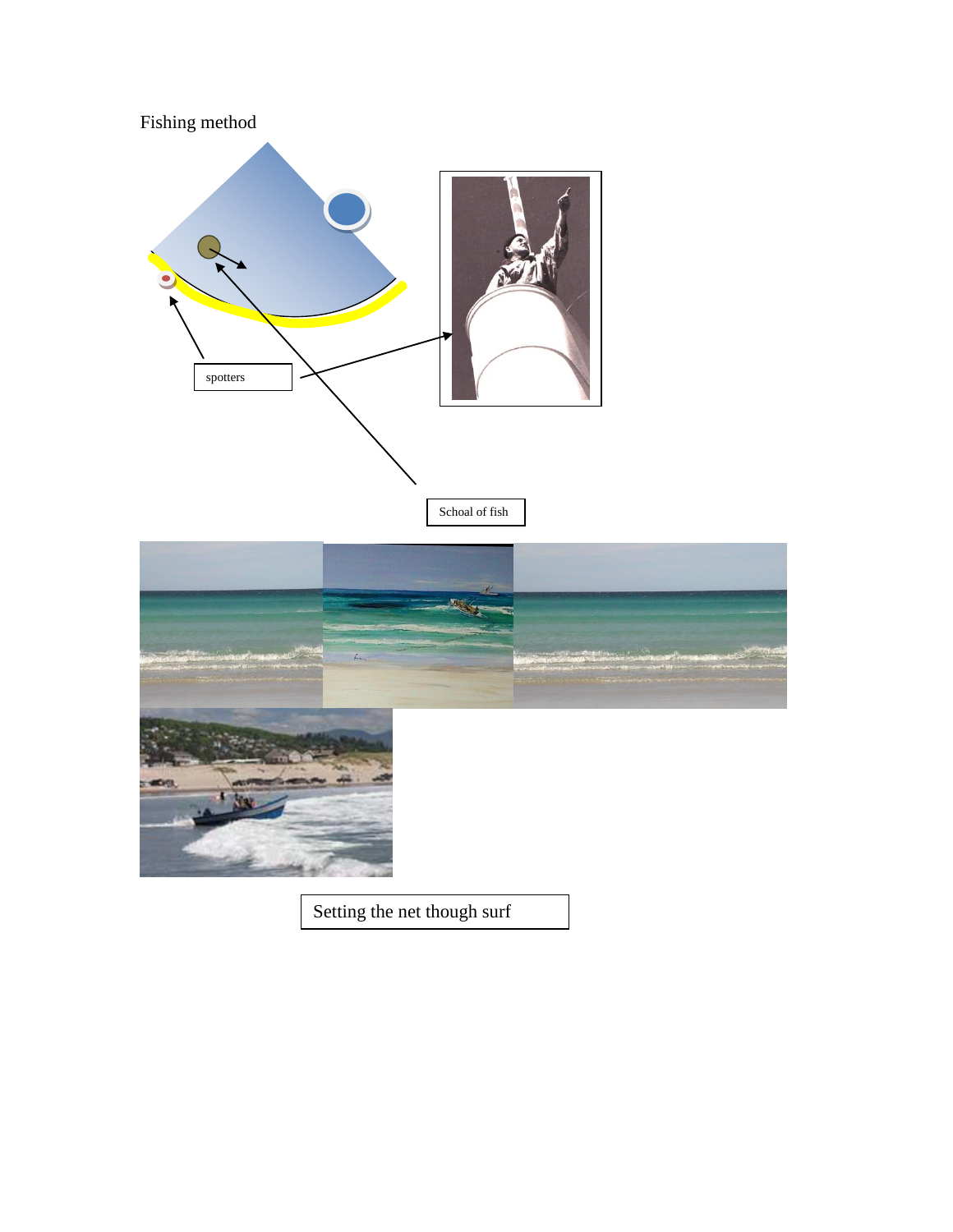

FIGURE 7. Fish dried up in the landing bag of the purse seine. About ready for brailing. Outrigger stick lashed to skiff. Corks are bunched. Night photograph by J. B.<br>Phillips. September, 1945.

Baiting at night

2.5 Chronology of Changes The boat has remained unchanged hull shape

2.6 Comparative Vessels Australia and in particular the east coast Sydney have had a long history of developing the Australian SURF BOAT

The NET boats as these classes of boats were known were optimized in design up till the 1960 often built of solid timber plank the advent of marine ply allowed lighter vessel to be built they were eventually supersede by aluminum construction. and the FLATTY is a representive of that development. No know other surviving boats of that period are known to exist.

# Section 3 **Interpretation**

3.1 The vessel will be stored out of water and there for will be able to be viewed in storage. With trailer the FLATTY will be able to be used in outdoor displays e.g. tunarama and onshore open days. In water the FLATTY can be carried as deck cargo on the Tacoma for raids and other such events .all the vessels operational equipment is accessible and a re enactment of the fishing operation Australian salmon form a small part of the commercial catch in south Australia and there are possibilities to access the fishery for a documentation of the fishery.

3.2 Online

On the completion of the mmaps program 2010 the information on the FLATTY will be avaible on line and trough the web page [www.tacoma.](http://www.tacoma/)org.au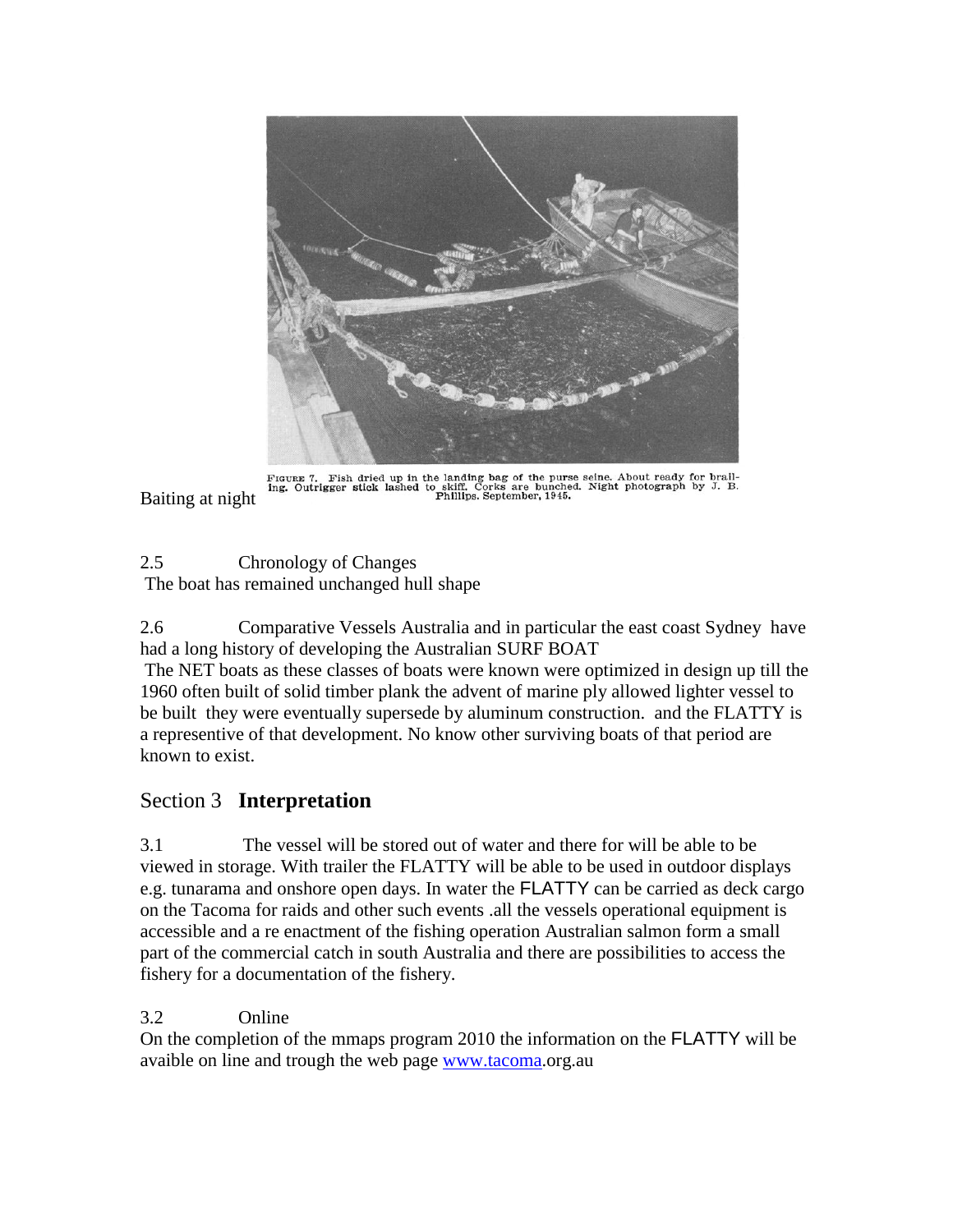### Section 4 **Conservation**

#### 4.1 Guiding Principles

The aim is to maintain the original material and character of the vessel. The Preservation Society group has materials, equipment and tools to maintain FLATTY in its present condition within a five-year budget framework. The current location is aboard the TACOMA for any major work, a shed will be needed within the Port Lincoln area. .

4.2 Aims & Objectives the aim is to maintain the FLATTY in its present configuration to be used in tandem with the Tacoma on open days and as an active part of the Tacoma display.

4.3 Preservation the current condition

The boat is MODERATE condition. Two options are available store the boat onboard with potential to launce or gain a suitable road trailer so that the vessel can be stored ashore.

4.4 Restoration no plans are in place to add to the restoration status since its recent restoration in 2008 the vessel is in moderate condition.

4.5 Reconstruction (actions to return a vessel to a known earlier state using new material)

4.6 Adaptation Small modifications to equipment non

4.7 Maintenance the vessel was fully restored in 2008 and no major work other than paint touch up will be required

4.8 Estimated Cost estimated cost of maintainance per year are \$200.00 with some further cost if damage is done to oars.

4.9 Schedule of Major Works trailer replacement may be required at ten year periods or when road transportation is needed.

# Section 5 **Risk Assessment & Management**

5.1 Assessment the FLATTY is an able bodied vessel.

Launching there needs to be care taken when launching in sloppy conditions Capsizing

Fire N/A

Beaching broaching YES ALL ROWERS NEED TO CARRY PFDS

The vessel does not come under the USL code for passenger carrying.

5.2 Management Plan will need to be up dated every three years

PART B ANNUAL OPERATIONS (yearly update)